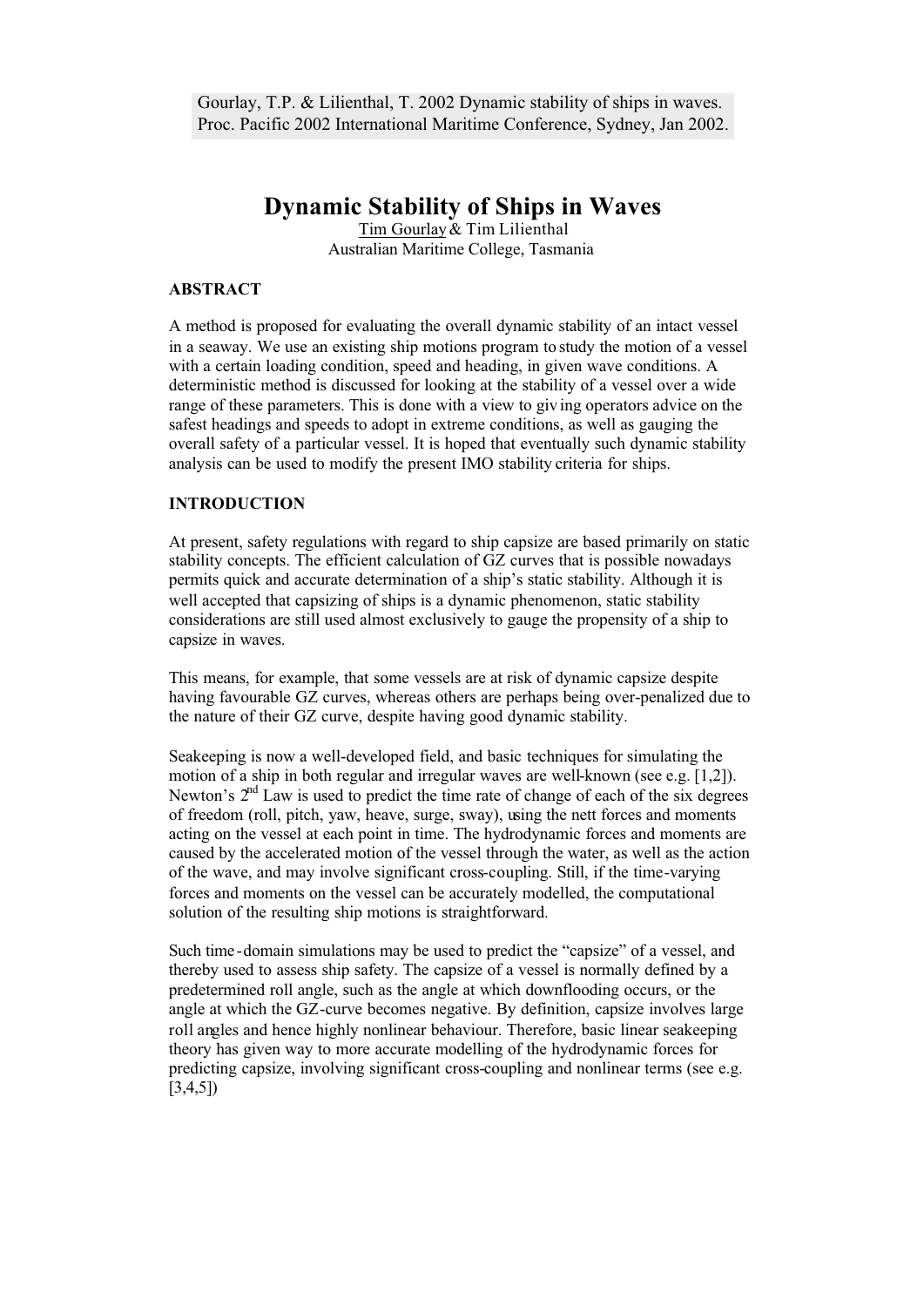One problem with using dynamic analysis to gauge the stability of a vessel is the large number of parameters involved. Static stability analysis can be condensed into a single GZ-curve for each vessel and loading condition, whereas dynamic stability is also a function of ship speed, heading angle and wave conditions. Despite continuing improvements in the accuracy of ship motions programs, a reliable method for condensing all the relevant data into an overall safety assessment remains an elusive goal.

In this paper we discuss the use of both irregular and regular waves to assess dynamic stability, and propose a method whereby the dynamic stability of ships in waves can be compared through the complete spectrum of relevant parameters. For our results the dynamic stability code FREDYN has been used (courtesy of CRNav and the Australian Defence Force), although the methods are equally applicable to the use of any dynamic stability code.

## **DYNAMIC ANALYSIS IN IRREGULAR WAVES**

Clearly the *ideal* way to approach dynamic stability is to run the ship motion simulation in an irregular seaway, which is as close as possible to the actual seaways the ship is likely to encounter.

In irregular waves, a wave spectrum is chosen to correspond to a likely extreme sea state for a given region, if the operating region of the ship is fixed, or otherwise a representative extreme sea state. Therefore the variables are the type of spectrum used, as well as the governing parameters for that spectrum, such as significant wave height and zero-crossing period.

This method can produce two types of outcome: the average time taken to capsize, or the probability of exceeding a certain roll angle in a specified time.

#### **Time to capsize**

For a given speed and heading, simulations are performed up until the ship's roll angle reaches the predetermined capsize angle. The time to capsize depends strongly on the initial wave conditions; hence many runs must be performed in order to gain a statistically significant "average time to capsize" for that particular seaway, speed and heading.

#### **Probability of exceeding a given roll angle**

The other way to numerically model capsize is to perform simulations over a shorter time, say one hour, and then fit a distribution to the probability of exceeding a given roll angle in a specified time. This approach was pioneered by McTaggart ([6], see [7] for a comprehensive overview). The extrapolation to large roll angles is done by assuming a Gumbel distribution of the data, resulting in a "probability of capsize in a specified time" for that particular seaway, speed and heading.

Although irregular wave analysis is considered the optimum method for modelling the motions of a ship in a real seaway, its use in assessing ship stability has some serious complications: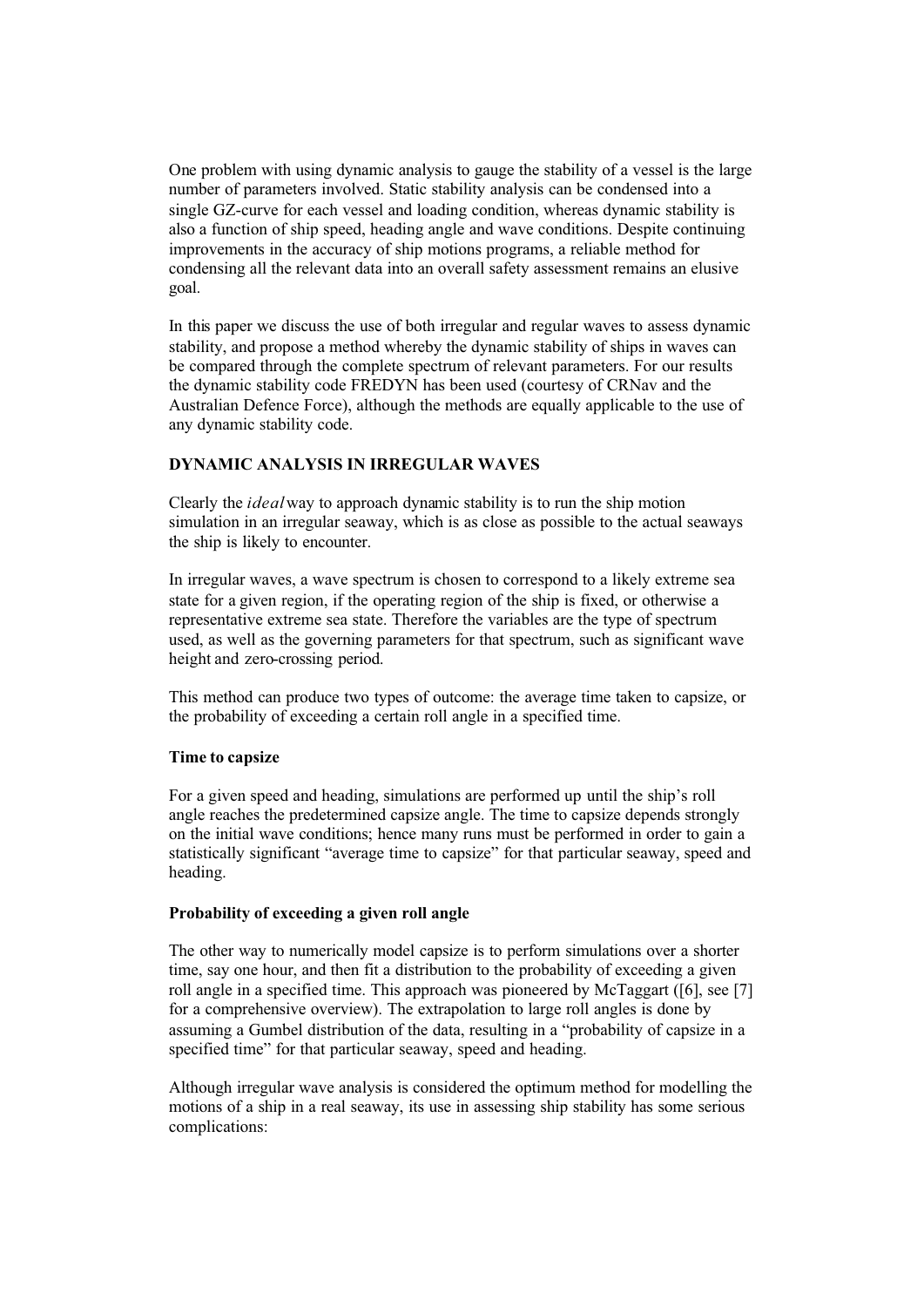- If using the time to capsize, large simulation times are needed for each run, and many runs (we use 50) are needed to find the average time to capsize. If using the probability of exceeding a given roll angle, the results only loosely follow a Gumbel distribution, and the extrapolation to larger roll angles remains questionable. Even with the extrapolation the computations are very lengthy.
- The question remains what constitutes an acceptable time to capsize, or acceptable probability of capsize for a given situation.
- Validation of the dynamic stability codes with model experiments is very difficult for irregular waves.
- The physics of the capsize phenomenon can be difficult to understand in irregular waves.

Note that at this stage only long-crested irregular waves can be accurately modelled, which are themselves an approximation to the short-crested waves in a true seaway.

#### **DYNAMIC ANALYSIS IN REGULAR WAVES**

It has been shown (e.g. [8]) that ship behaviour leading to capsize in irregular waves is similar to that in the dominant regular waves. Therefore, a simplified approach is to conduct stability assessment in regular waves, which are determined by a wave height and length. In order to represent an extreme sea state, a characteristic dominant wave height and length can be chosen, or a wide range of component waves can be considered individually.

This approach is deterministic rather than probabilistic, in that each simulation results in a definitive "capsize" or "no capsize". If the ship has not capsized in a moderate amount of time in the regular sea, it will never capsize, so only relatively short runs are needed.

Because of the comparative simplicity of a regular sea analysis, another relevant parameter can be brought into the analysis: the vertical centre of gravity height (or KG value – the height of the centre of gravity above the keel line). Running the simulations over a range of possible KG values gives an understanding of how different loading conditions affect the stability of the vessel, and also allows a "limiting KG" value to be determined, above which the ship will capsize in the given seaway [9]. This limiting KG can then be compared to the actual KG of the ship, as a measure of its dynamic stability.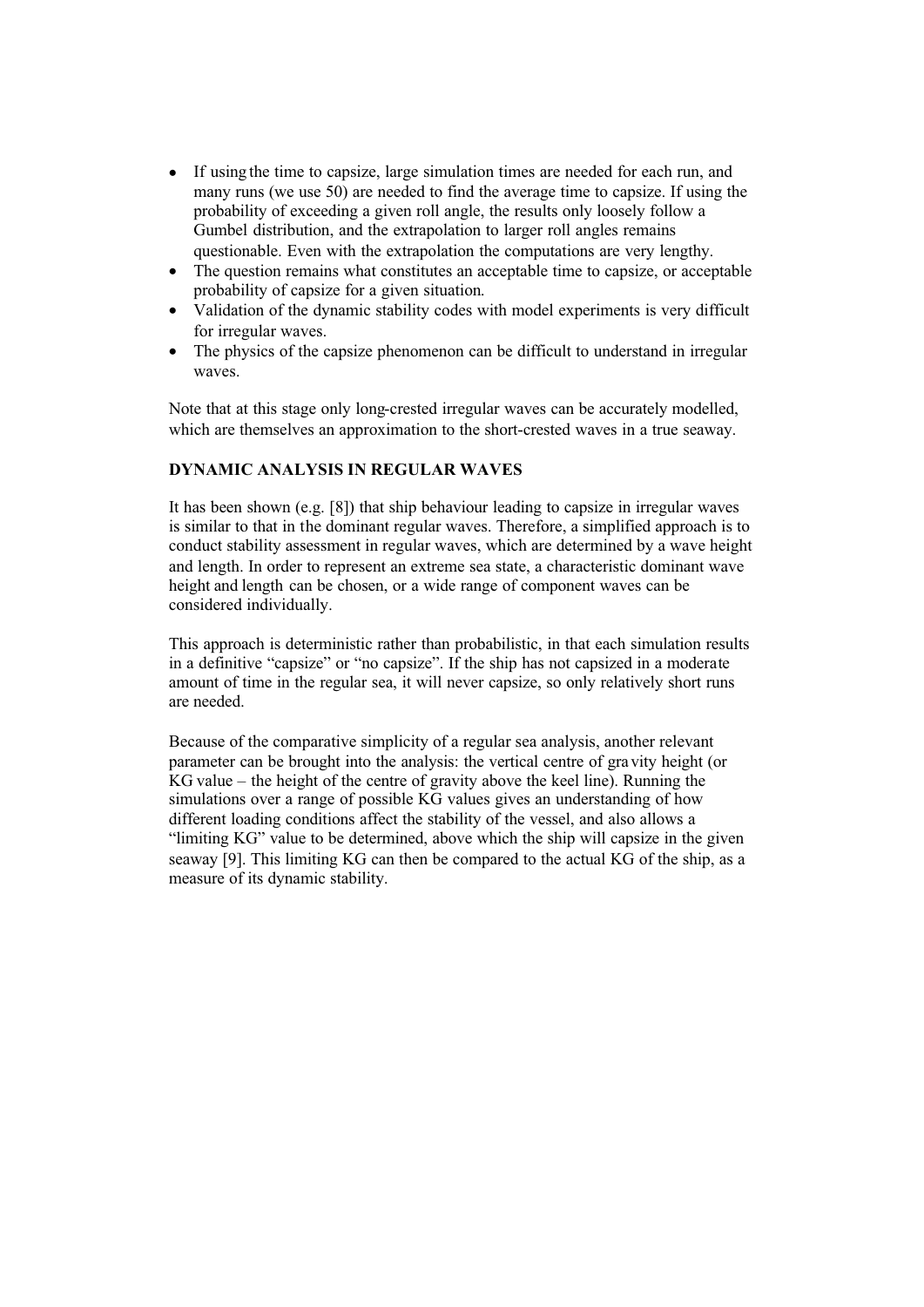

Figure 1: Maximum roll angle in regular waves, with increasing KG

An example of this regular wave analysis is given in figures 1 and 2, which show the maximum roll angle reached in regular waves of height *h*=15.5 metres and length  $\lambda$ =217 metres for a certain ship. In figure 1 a wide range of KG values are plotted, and we see that the dependence on loading is complicated. In this case capsize occurs in bands of KG corresponding to resonance situations. These "capsize bands" were not present over all headings and speeds, but they do provide a complication to the concept of limiting KG values.



Figure 2: Maximum roll angle with different ramp times.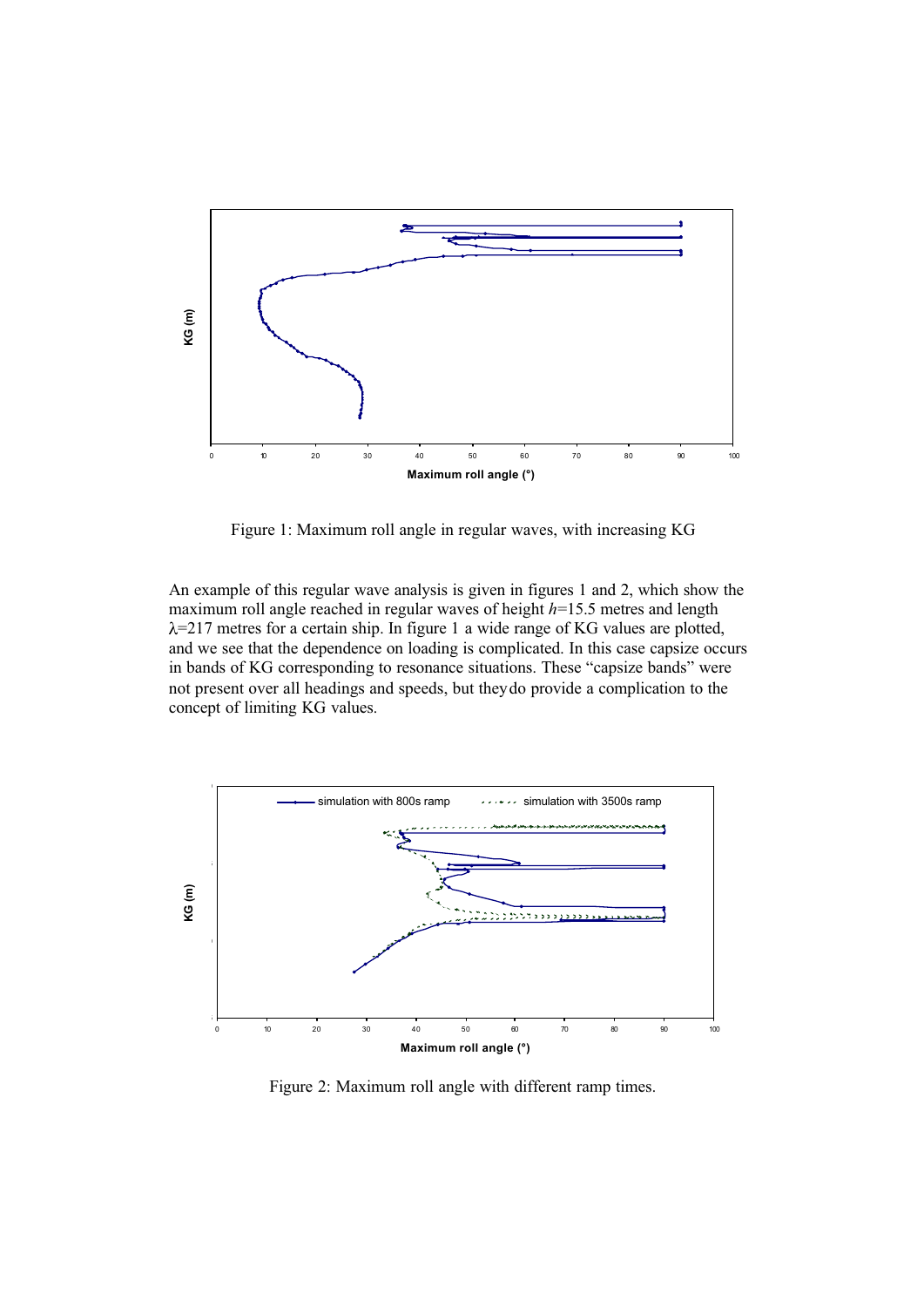In figure 2 we see the effect of the ramp time, which is the time from when the program starts in calm water until the target wave height is reached. We notice that a long ramp time is required so that the ship does not capsize artificially on the ramp. Subtleties such as this and the capsize bands tend to be obscured in an irregular wave analysis.

#### **A PROPOSED IRREGULAR / REGULAR ANALYSIS**

As we have discussed, both irregular and regular waves have their advantages and disadvantages for assessing dynamic stability. We are currently developing a method that we hope will combine the strengths of each of the methods.

#### **Correlation between irregular and regular waves**

The approach is to correlate the capsize risk of a ship in irregular waves with its propensity to capsize in regular waves. To do this we consider a spectrum of regular waves (i.e. the full range of wavelengths) which aims to model the most dangerous components of the irregular spectrum.

The correlation between irregular and regular waves results in a certain wave height for each wavelength, to use in the regular analysis. An example of this is given in figure 3.



Figure 3: Wave height *h* as a function of wavelength  $\lambda$  for regular wave analysis

The curve of wave height versus length is designed to model the most dangerous elements of an irregular sea, by choosing the larger wave heights that might occur at each wavelength. Even in an irregular sea the wave steepness *h*/λ generally has an upper limit, and it is this limit that we are modelling in a broad sense. All smaller wave steepness values do not represent the largest wave height for that particular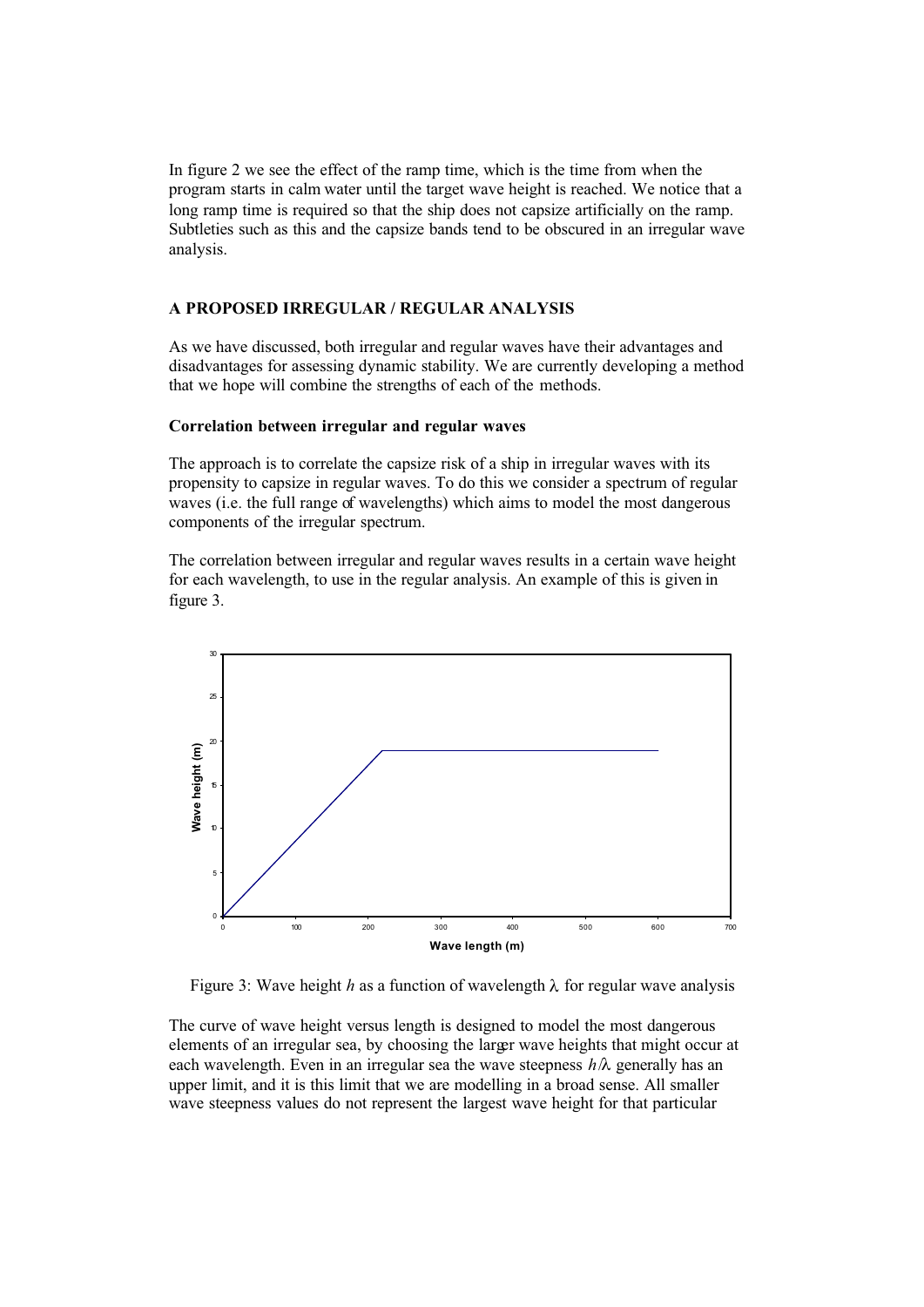wavelength, and therefore are not as dangerous as the chosen curve, so need not be input.

In order to correlate the results with irregular waves, we choose a constant wave steepness  $h/\lambda$  for the regular waves. We must also cap the wave height at a realistic value; this might be for example  $H_{1/100}$ , the average height of the highest 1% of waves in the chosen irregular spectrum.

The regular wave simulation can now be run over the entire range of wavelengths and corresponding wave heights to find the maximum roll angle reached by the vessel in each case. Again, we go one step further and consider a large range of loading conditions, in order to determine the limiting KG value both at each wavelength and over the whole spectrum.

We must now correlate the boundary between capsize and no capsize in regular waves (which we measure in terms of the limiting KG value), with an "acceptable risk" or "acceptable time to capsize" in irregular waves. At present we nominally use a 10 hour average time to capsize, which gives us our corresponding limiting KG value in the irregular sea (see figure 4).



Figure 4: Time to capsize in irregular seas (average of 50 simulations,  $H_{1/3} = 11.5$  metres,  $T_1 = 11.5$  seconds)

In this way, correlating the limiting KG values in the regular and irregular sea allows the regular wave steepness to be determined, which will ensure that our regular wave results correlate with the irregular wave results.

Preliminary calculations suggest that the wave steepness values obtained are close to those observed in an irregular sea, around 1/14, and that performing the correlations over different cases will yield a sensible average to use.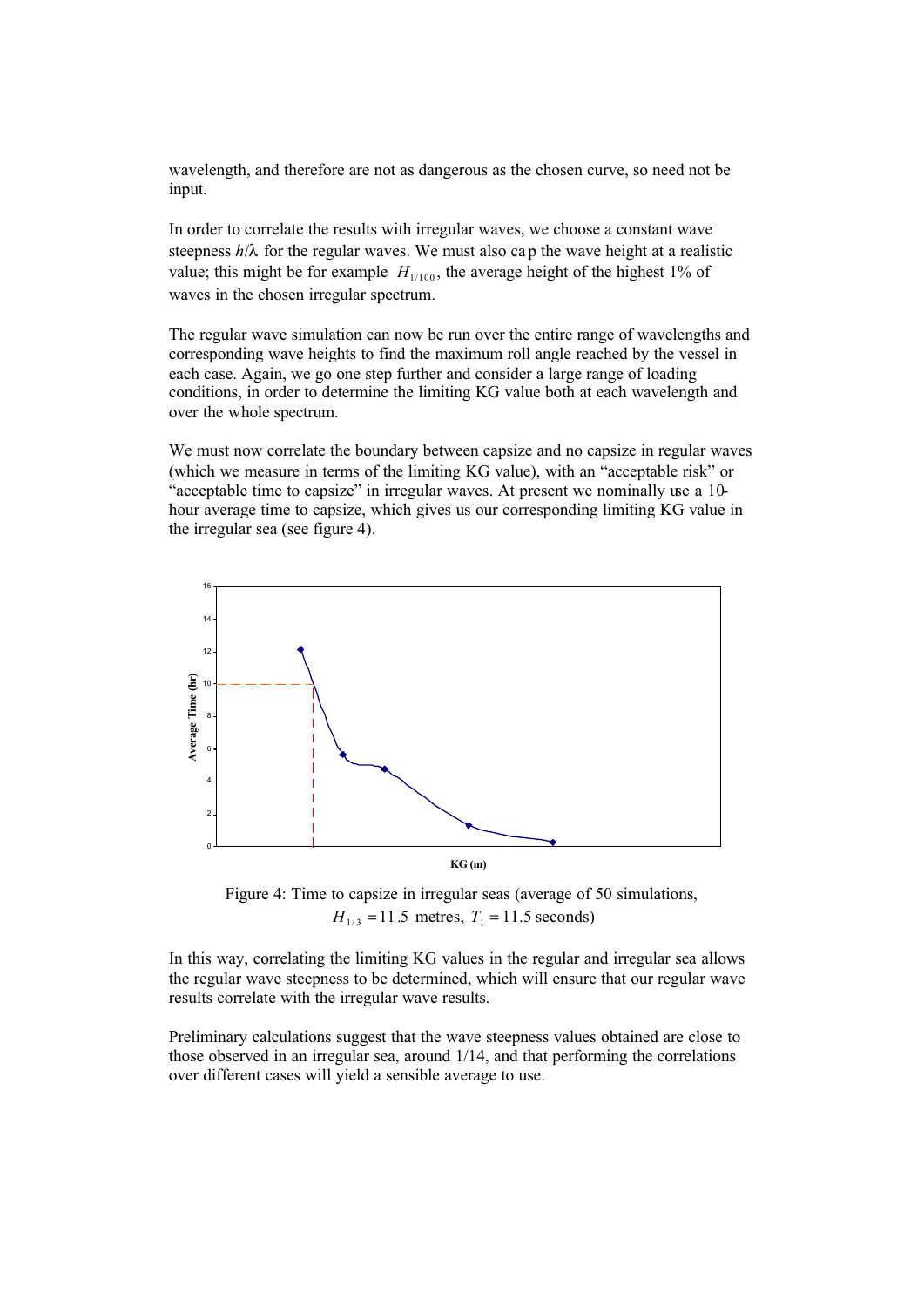#### **Regular wave simulations**

Having chosen this wave steepness, dynamic stability assessments can be performed with far less computational effort in regular seas, with subtleties such as the effect on capsize of loading, speed and heading readily understood.

Figure 5 shows an example of limiting KG values (marking the boundary between capsize/no capsize of the ship) for a range of wavelength ratios  $(\lambda/L)$ , where L is the shiplength) and heading angles (away from astern seas). We see that for this case the longer wavelengths, with larger wave heights, tend to be the most dangerous. It should be noted that this is not true for all headings and speeds; often the most dangerous waves are the smaller ones whose length is close to the length of the ship.

We also notice that the most dangerous heading angle is around 50 degrees (away from astern seas) for most wavelengths at this speed.



Figure 5: Limiting KG contours as a function of wavelength and heading angle for a given speed

We can now define the overall limiting KG value for each heading and speed by picking off the smallest limiting KG value over all wavelengths. Doing this allows a polar plot to be generated of limiting KG values as a function of speed and heading angle.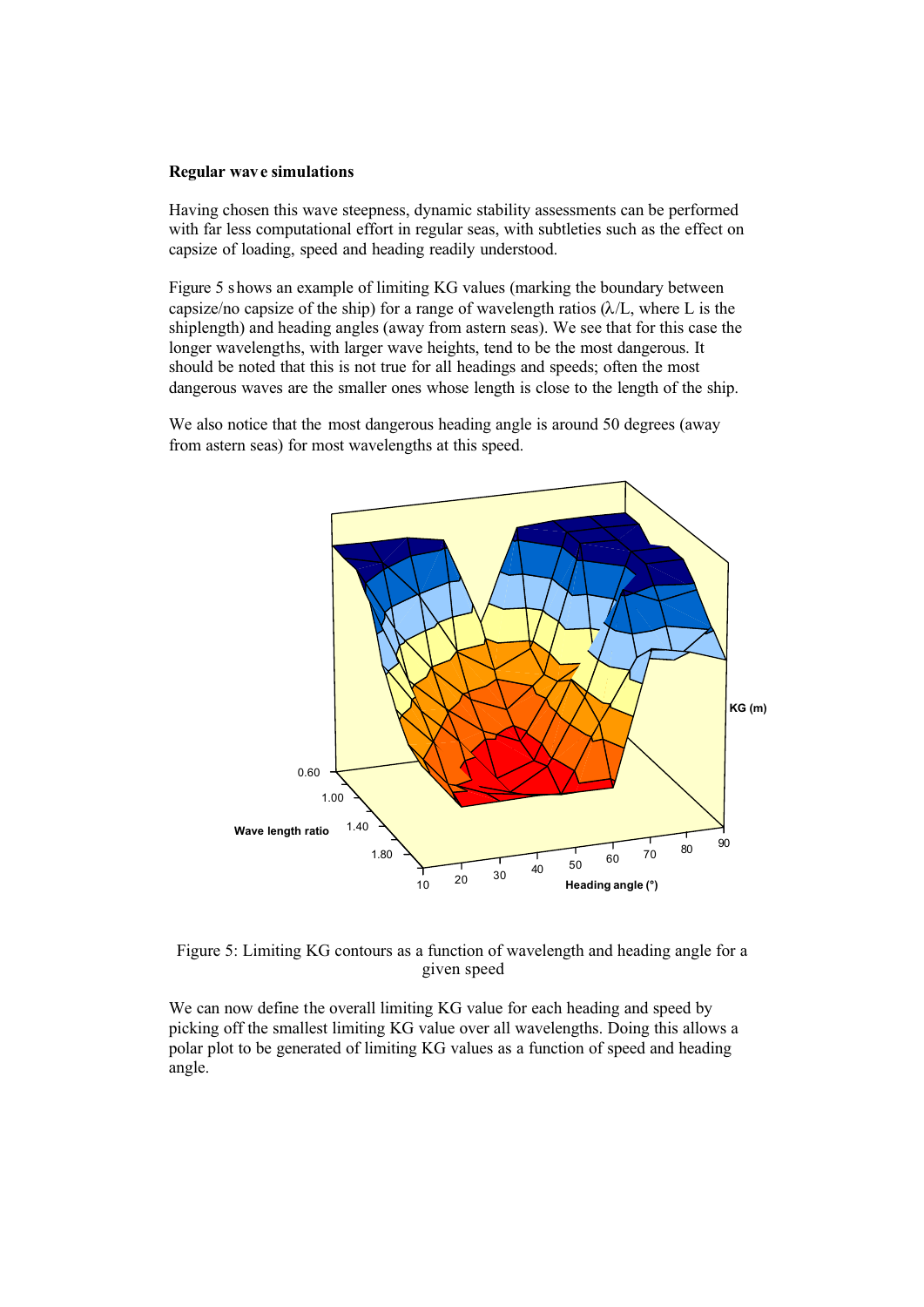#### **Using the results**

Areas of small limiting KG on the polar plot are the most dangerous heading/speed combinations, while areas of high limiting KG are the safest. This information can be passed onto ship captains - which headings and speeds are best to adopt or avoid in extreme seas.

These limiting KG values can also be used to gain an overall limiting KG value that is deemed safe for the survival of the ship in these extreme conditions. For example, this might be the smallest limiting KG on the whole polar plot (so that the vessel should be able to survive *all* headings and speeds), or it may not include heading/speed combinations which are known to be dangerous and would be avoided by ship captains.

Finally, the chosen overall limiting KG value can be compared with current IMO criteria to gauge the effect of wave dynamics on the vessel's stability. Comparing this between different vessels shows which are at risk of dynamic capsize despite having favourable GZ curves, or which are being over-penalized due to the nature of their GZ curve, despite having good dynamic stability. This may be used to modify IMO stability requirements in future.

## **CONCLUSIONS**

We have outlined a method for assessing the overall dynamic stability of a ship in waves. The method is based on regular wave simulations, over a range of wavelengths whose heights are chosen to correlate with an irregular sea. The advantages of this method over the full probabilistic method are greatly decreased computing time, a simplified analysis and increased understanding of the essential capsize phenomena.

## **Acknowledgement**

The authors wish to acknowledge the help of the Australian Defence Force in providing funding for this research.

## **REFERENCES**

- 1. Lloyd, A.R.J.M., "Seakeeping: ship behaviour in rough weather", 1989, Chichester: Ellis Horwood.
- 2. Bhattacharya, R., "Dynamics of Marine Vehicles", 1972, Ed. M.E. McCormick, Wiley.
- 3. Hamamoto, M. & Munif, A., 1998, "A mathematical model to describe ship motion leading to capsize in waves", Journal of The Society of Naval Architects of Japan, Vol. 184.
- 4. Umeda, N., 1999, "Nonlinear dynamics of ship capsize due to broaching in following and quartering seas", Journal of Marine Science and Technology, Vol. 4, No. 1., pp. 16-26.
- 5. Spyrou, K.J., 1996, "Dynamic instability in following seas: The behaviour of a ship during broaching", Journal of Ship Research, SNAME, Vol. 40, No. 1, pp. 46-59.